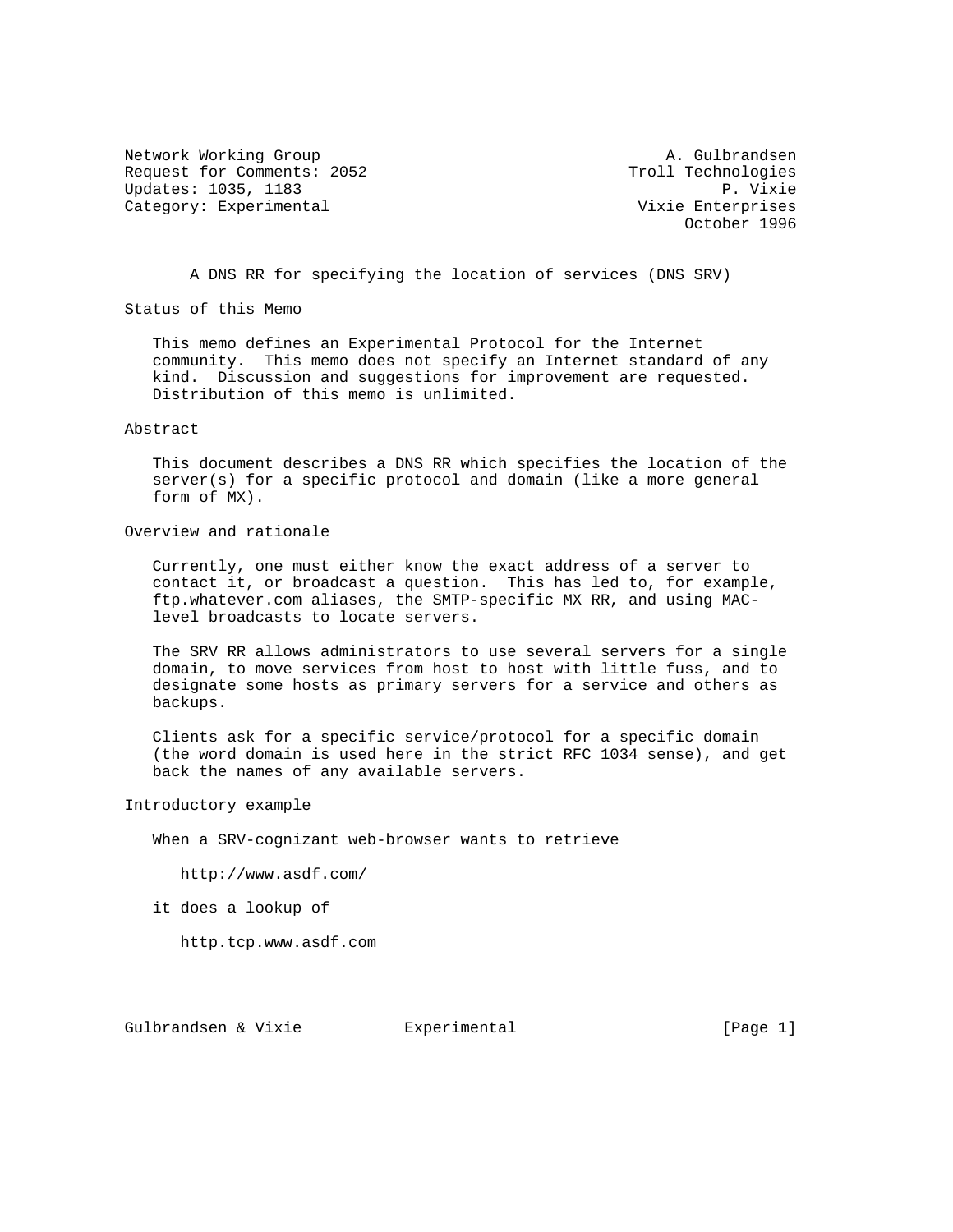and retrieves the document from one of the servers in the reply. The example zone file near the end of the memo contains answering RRs for this query.

The format of the SRV RR

Here is the format of the SRV RR, whose DNS type code is 33:

Service.Proto.Name TTL Class SRV Priority Weight Port Target

(There is an example near the end of this document.)

#### Service

 The symbolic name of the desired service, as defined in Assigned Numbers or locally.

 Some widely used services, notably POP, don't have a single universal name. If Assigned Numbers names the service indicated, that name is the only name which is legal for SRV lookups. Only locally defined services may be named locally. The Service is case insensitive.

# Proto

 TCP and UDP are at present the most useful values for this field, though any name defined by Assigned Numbers or locally may be used (as for Service). The Proto is case insensitive.

Name

 The domain this RR refers to. The SRV RR is unique in that the name one searches for is not this name; the example near the end shows this clearly.

# TTL

Standard DNS meaning.

# Class

Standard DNS meaning.

### Priority

 As for MX, the priority of this target host. A client MUST attempt to contact the target host with the lowest-numbered priority it can reach; target hosts with the same priority SHOULD be tried in pseudorandom order. The range is 0-65535.

Gulbrandsen & Vixie  $E$ xperimental (Page 2)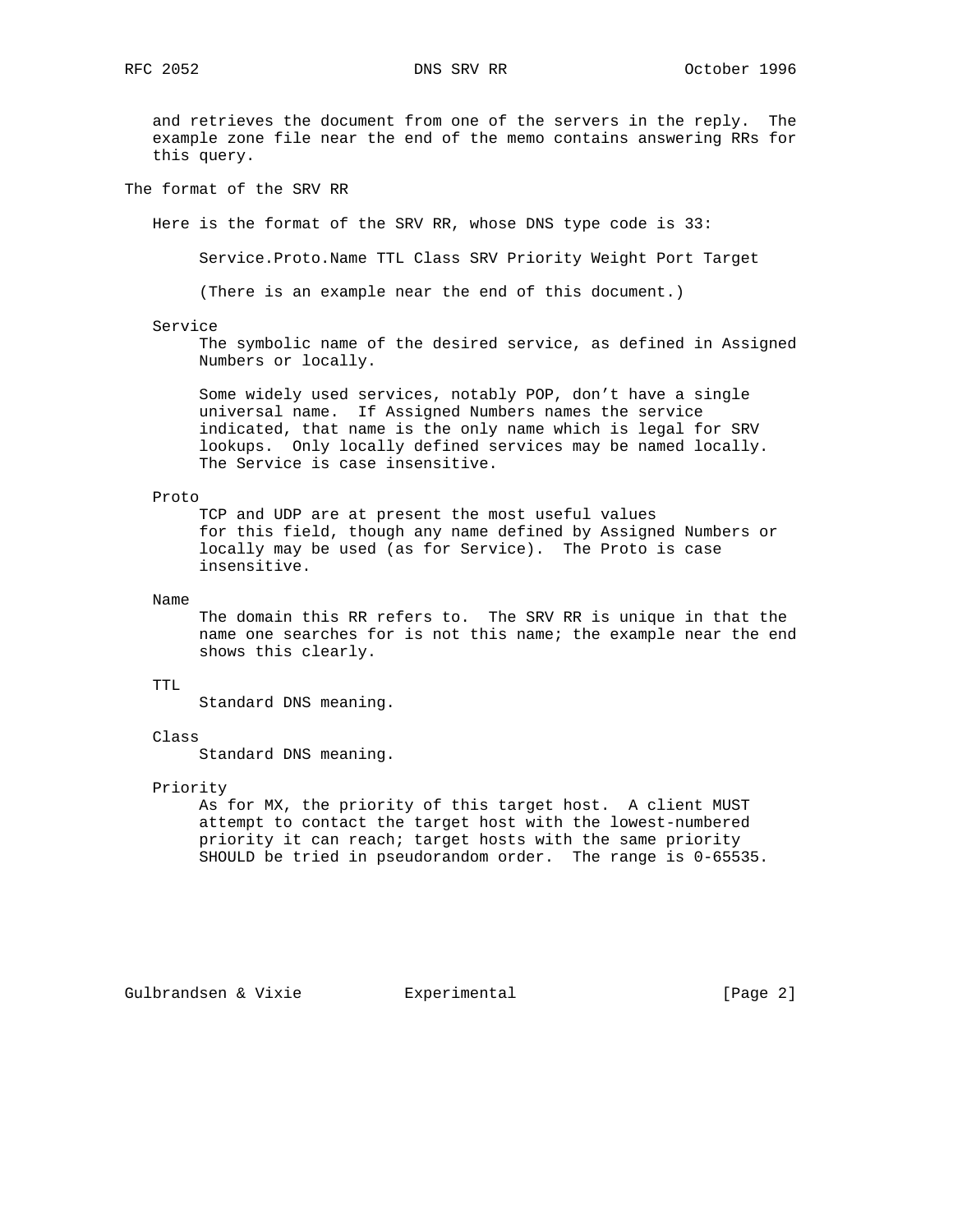# Weight

 Load balancing mechanism. When selecting a target host among the those that have the same priority, the chance of trying this one first SHOULD be proportional to its weight. The range of this number is 1-65535. Domain administrators are urged to use Weight 0 when there isn't any load balancing to do, to make the RR easier to read for humans (less noisy).

#### Port

 The port on this target host of this service. The range is 0-65535. This is often as specified in Assigned Numbers but need not be.

# Target

 As for MX, the domain name of the target host. There MUST be one or more A records for this name. Implementors are urged, but not required, to return the A record(s) in the Additional Data section. Name compression is to be used for this field.

 A Target of "." means that the service is decidedly not available at this domain.

# Domain administrator advice

 Asking everyone to update their telnet (for example) clients when the first internet site adds a SRV RR for Telnet/TCP is futile (even if desirable). Therefore SRV will have to coexist with A record lookups for a long time, and DNS administrators should try to provide A records to support old clients:

- Where the services for a single domain are spread over several hosts, it seems advisable to have a list of A RRs at the same DNS node as the SRV RR, listing reasonable (if perhaps suboptimal) fallback hosts for Telnet, NNTP and other protocols likely to be used with this name. Note that some programs only try the first address they get back from e.g. gethostbyname(), and we don't know how widespread this behaviour is.
- Where one service is provided by several hosts, one can either provide A records for all the hosts (in which case the round robin mechanism, where available, will share the load equally) or just for one (presumably the fastest).
- If a host is intended to provide a service only when the main server(s) is/are down, it probably shouldn't be listed in A records.

Gulbrandsen & Vixie  $\qquad \qquad$  Experimental  $\qquad \qquad$  [Page 3]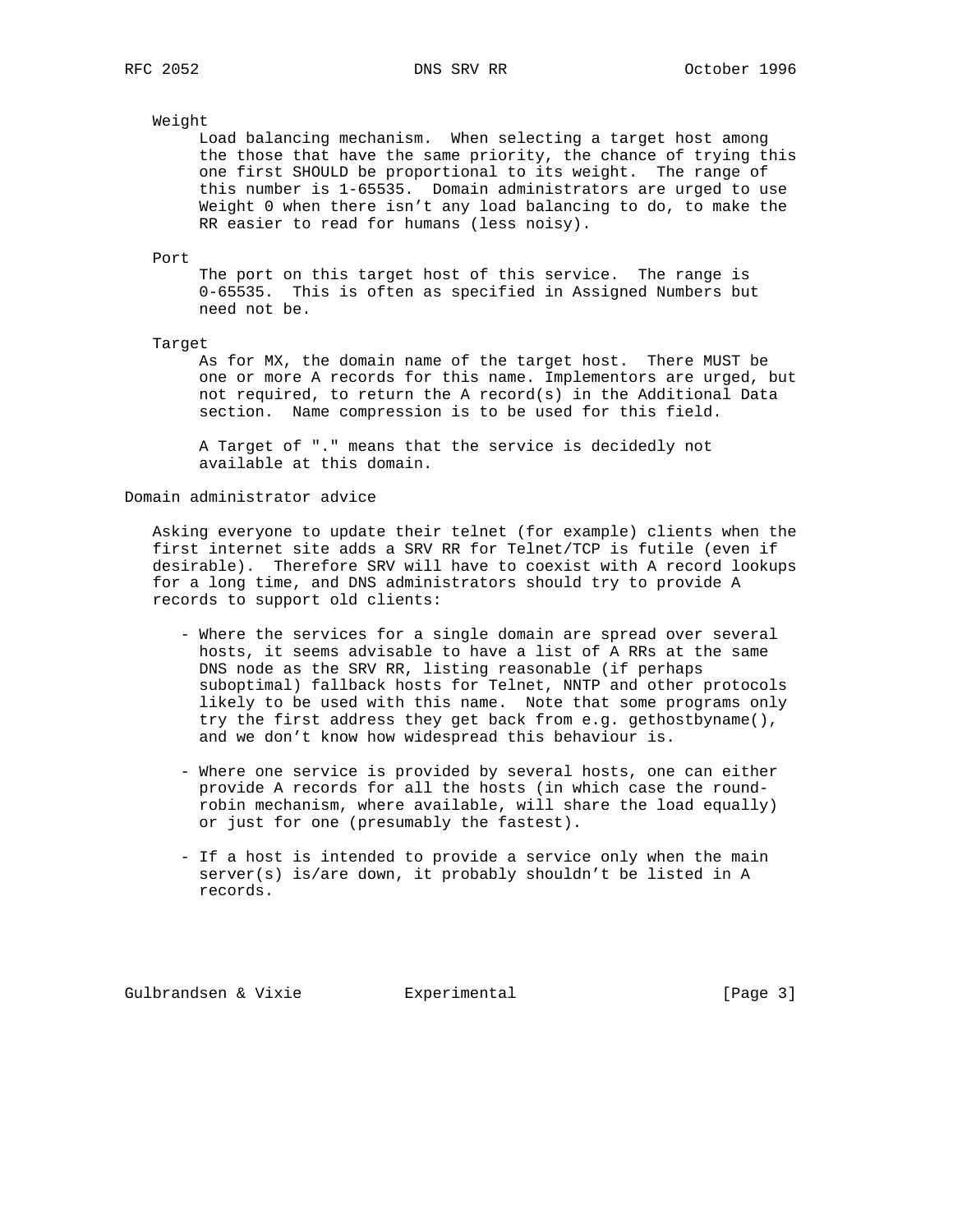- - Hosts that are referenced by backup A records must use the port number specified in Assigned Numbers for the service.

 Currently there's a practical limit of 512 bytes for DNS replies. Until all resolvers can handle larger responses, domain administrators are strongly advised to keep their SRV replies below 512 bytes.

 All round numbers, wrote Dr. Johnson, are false, and these numbers are very round: A reply packet has a 30-byte overhead plus the name of the service ("telnet.tcp.asdf.com" for instance); each SRV RR adds 20 bytes plus the name of the target host; each NS RR in the NS section is 15 bytes plus the name of the name server host; and finally each A RR in the additional data section is 20 bytes or so, and there are A's for each SRV and NS RR mentioned in the answer. This size estimate is extremely crude, but shouldn't underestimate the actual answer size by much. If an answer may be close to the limit, using e.g. "dig" to look at the actual answer is a good idea.

The "Weight" field

 Weight, the load balancing field, is not quite satisfactory, but the actual load on typical servers changes much too quickly to be kept around in DNS caches. It seems to the authors that offering administrators a way to say "this machine is three times as fast as that one" is the best that can practically be done.

 The only way the authors can see of getting a "better" load figure is asking a separate server when the client selects a server and contacts it. For short-lived services like SMTP an extra step in the connection establishment seems too expensive, and for long-lived services like telnet, the load figure may well be thrown off a minute after the connection is established when someone else starts or finishes a heavy job.

The Port number

 Currently, the translation from service name to port number happens at the client, often using a file such as /etc/services.

 Moving this information to the DNS makes it less necessary to update these files on every single computer of the net every time a new service is added, and makes it possible to move standard services out of the "root-only" port range on unix.

Gulbrandsen & Vixie  $\qquad \qquad$  Experimental  $\qquad \qquad$  [Page 4]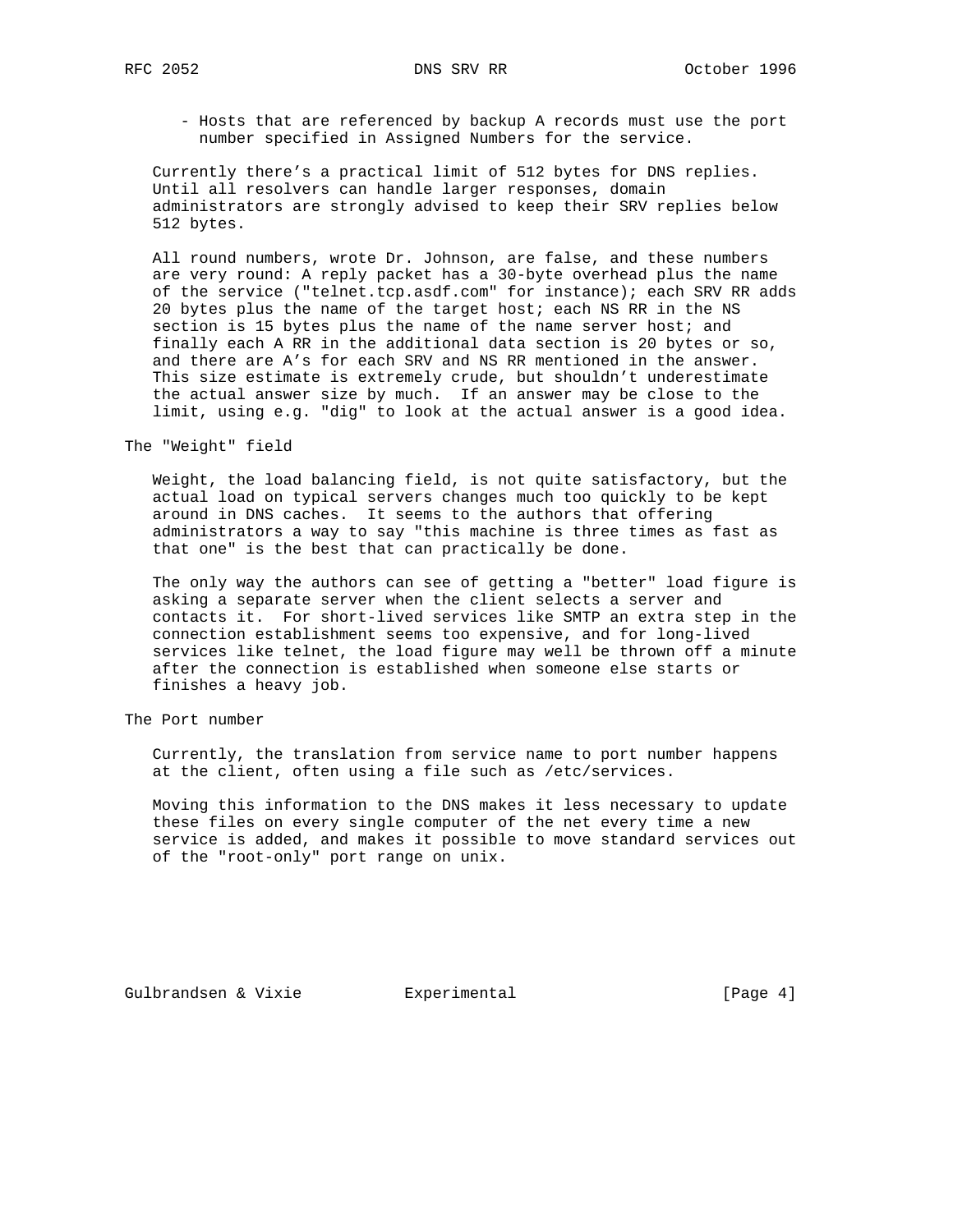Usage rules

 A SRV-cognizant client SHOULD use this procedure to locate a list of servers and connect to the preferred one:

 Do a lookup for QNAME=service.protocol.target, QCLASS=IN, QTYPE=SRV.

 If the reply is NOERROR, ANCOUNT>0 and there is at least one SRV RR which specifies the requested Service and Protocol in the reply:

 If there is precisely one SRV RR, and its Target is "." (the root domain), abort.

 Else, for all such RR's, build a list of (Priority, Weight, Target) tuples

Sort the list by priority (lowest number first)

Create a new empty list

 For each distinct priority level While there are still elements left at this priority level Select an element randomly, with probability Weight, and move it to the tail of the new list

For each element in the new list

 query the DNS for A RR's for the Target or use any RR's found in the Additional Data secion of the earlier SRV query.

 for each A RR found, try to connect to the (protocol, address, service).

else if the service desired is SMTP

skip to RFC 974 (MX).

else

Do a lookup for QNAME=target, QCLASS=IN, QTYPE=A

 for each A RR found, try to connect to the (protocol, address, service)

Gulbrandsen & Vixie  $\qquad \qquad$  Experimental  $\qquad \qquad$  [Page 5]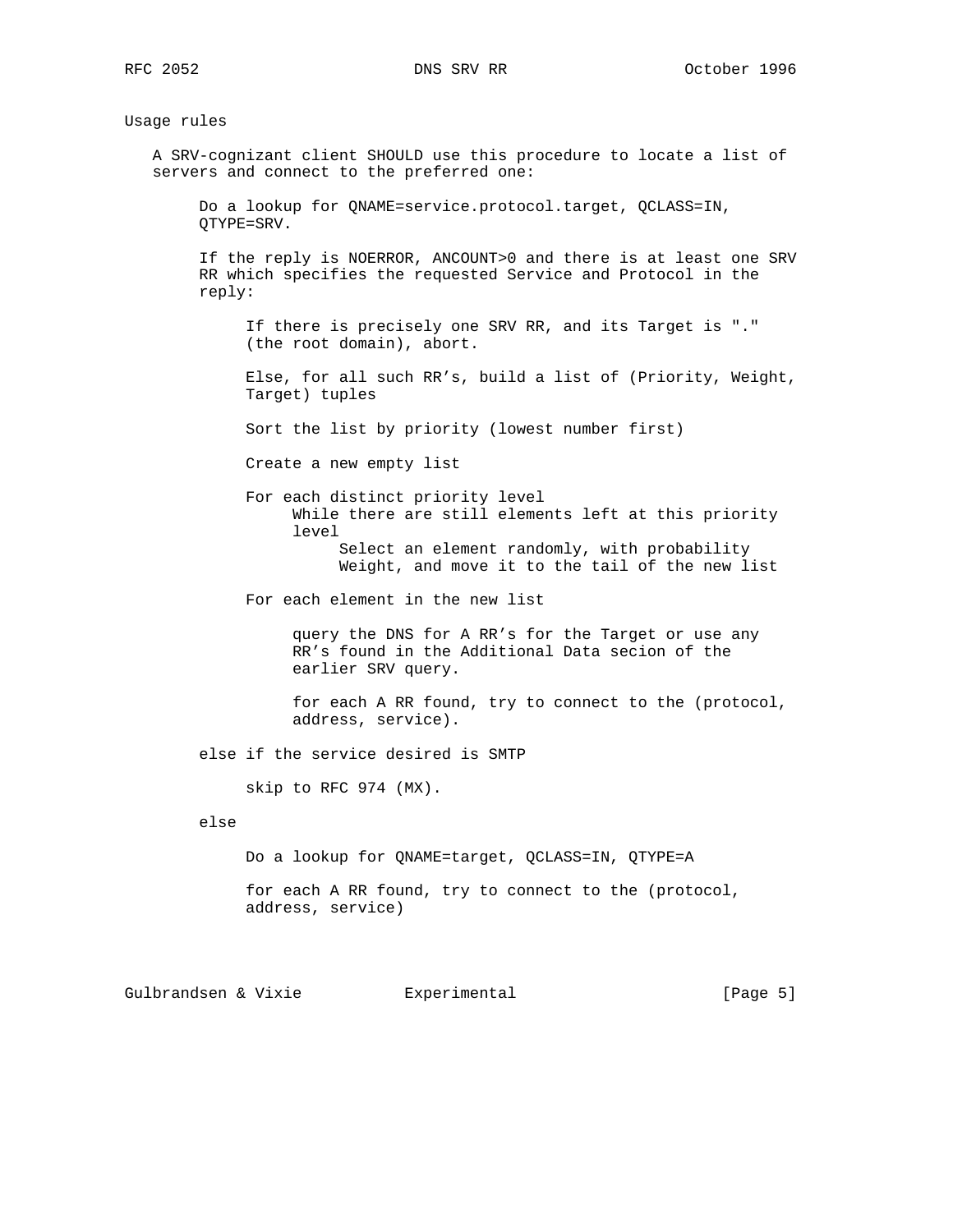Notes:

- Port numbers SHOULD NOT be used in place of the symbolic service or protocol names (for the same reason why variant names cannot be allowed: Applications would have to do two or more lookups).
- If a truncated response comes back from an SRV query, and the Additional Data section has at least one complete RR in it, the answer MUST be considered complete and the client resolver SHOULD NOT retry the query using TCP, but use normal UDP queries for A RR's missing from the Additional Data section.
- A client MAY use means other than Weight to choose among target hosts with equal Priority.
- A client MUST parse all of the RR's in the reply.
- If the Additional Data section doesn't contain A RR's for all the SRV RR's and the client may want to connect to the target host(s) involved, the client MUST look up the A  $RR(s)$ . (This happens quite often when the A RR has shorter TTL than the SRV or NS RR's.)
- A future standard could specify that a SRV RR whose Protocol was TCP and whose Service was SMTP would override RFC 974's rules with regard to the use of an MX RR. This would allow firewalled organizations with several SMTP relays to control the load distribution using the Weight field.
- Future protocols could be designed to use SRV RR lookups as the means by which clients locate their servers.

### Fictional example

 This is (part of) the zone file for asdf.com, a still-unused domain: \$ORIGIN asdf.com. @ SOA server.asdf.com. root.asdf.com. ( 1995032001 3600 3600 604800 86400 ) NS server.asdf.com. NS ns1.ip-provider.net. NS ns2.ip-provider.net. ftp.tcp SRV 0 0 21 server.asdf.com. finger.tcp SRV 0 0 79 server.asdf.com. ; telnet - use old-slow-box or new-fast-box if either is ; available, make three quarters of the logins go to ; new-fast-box. telnet.tcp SRV 0 1 23 old-slow-box.asdf.com.

Gulbrandsen & Vixie  $\qquad \qquad$  Experimental  $\qquad \qquad$  [Page 6]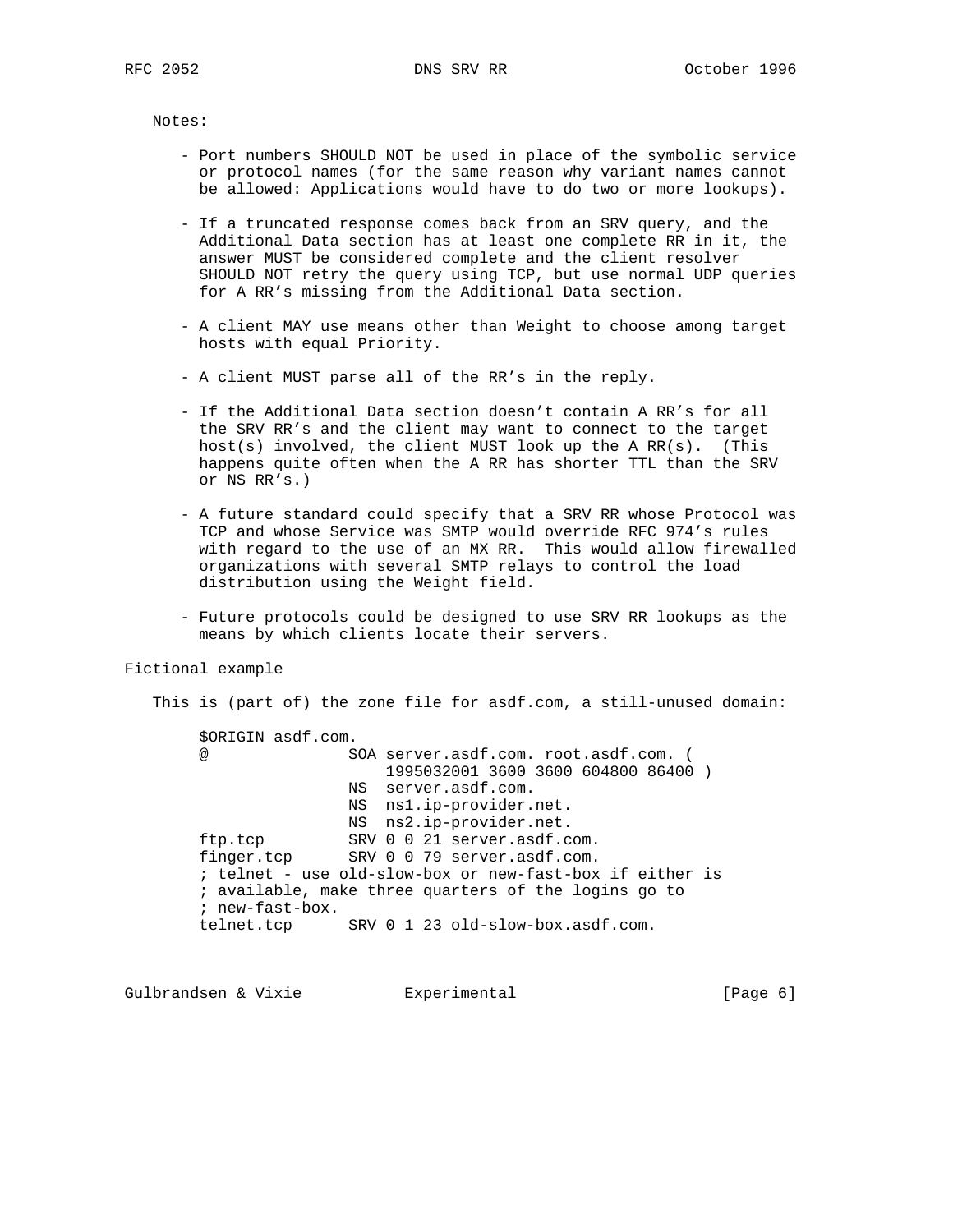SRV 0 3 23 new-fast-box.asdf.com. ; if neither old-slow-box or new-fast-box is up, switch to ; using the sysdmin's box and the server SRV 1 0 23 sysadmins-box.asdf.com. SRV 1 0 23 server.asdf.com. ; HTTP - server is the main server, new-fast-box is the backup ; (On new-fast-box, the HTTP daemon runs on port 8000) http.tcp SRV 0 0 80 server.asdf.com. SRV 10 0 8000 new-fast-box.asdf.com. ; since we want to support both http://asdf.com/ and ; http://www.asdf.com/ we need the next two RRs as well http.tcp.www SRV 0 0 80 server.asdf.com. SRV 10 0 8000 new-fast-box.asdf.com. ; SMTP - mail goes to the server, and to the IP provider if ; the net is down smtp.tcp SRV 0 0 25 server.asdf.com. SRV 1 0 25 mailhost.ip-provider.net. @ MX 0 server.asdf.com. MX 1 mailhost.ip-provider.net. ; NNTP - use the IP providers's NNTP server nntp.tcp SRV 0 0 119 nntphost.ip-provider.net. ; IDB is an locally defined protocol idb.tcp SRV 0 0 2025 new-fast-box.asdf.com. ; addresses server A 172.30.79.10 old-slow-box A 172.30.79.11 sysadmins-box A 172.30.79.12 new-fast-box A 172.30.79.13 ; backup A records - new-fast-box and old-slow-box are ; included, naturally, and server is too, but might go ; if the load got too bad @ A 172.30.79.10 A 172.30.79.11 A 172.30.79.13 ; backup A RR for www.asdf.com www A 172.30.79.10 ; NO other services are supported \*.tcp SRV 0 0 0 . \*.udp SRV 0 0 0 .

 In this example, a telnet connection to "asdf.com." needs an SRV lookup of "telnet.tcp.asdf.com." and possibly A lookups of "new fast-box.asdf.com." and/or the other hosts named. The size of the SRV reply is approximately 365 bytes:

 30 bytes general overhead 20 bytes for the query string, "telnet.tcp.asdf.com." 130 bytes for 4 SRV RR's, 20 bytes each plus the lengths of "new-

Gulbrandsen & Vixie  $\qquad \qquad$  Experimental  $\qquad \qquad$  [Page 7]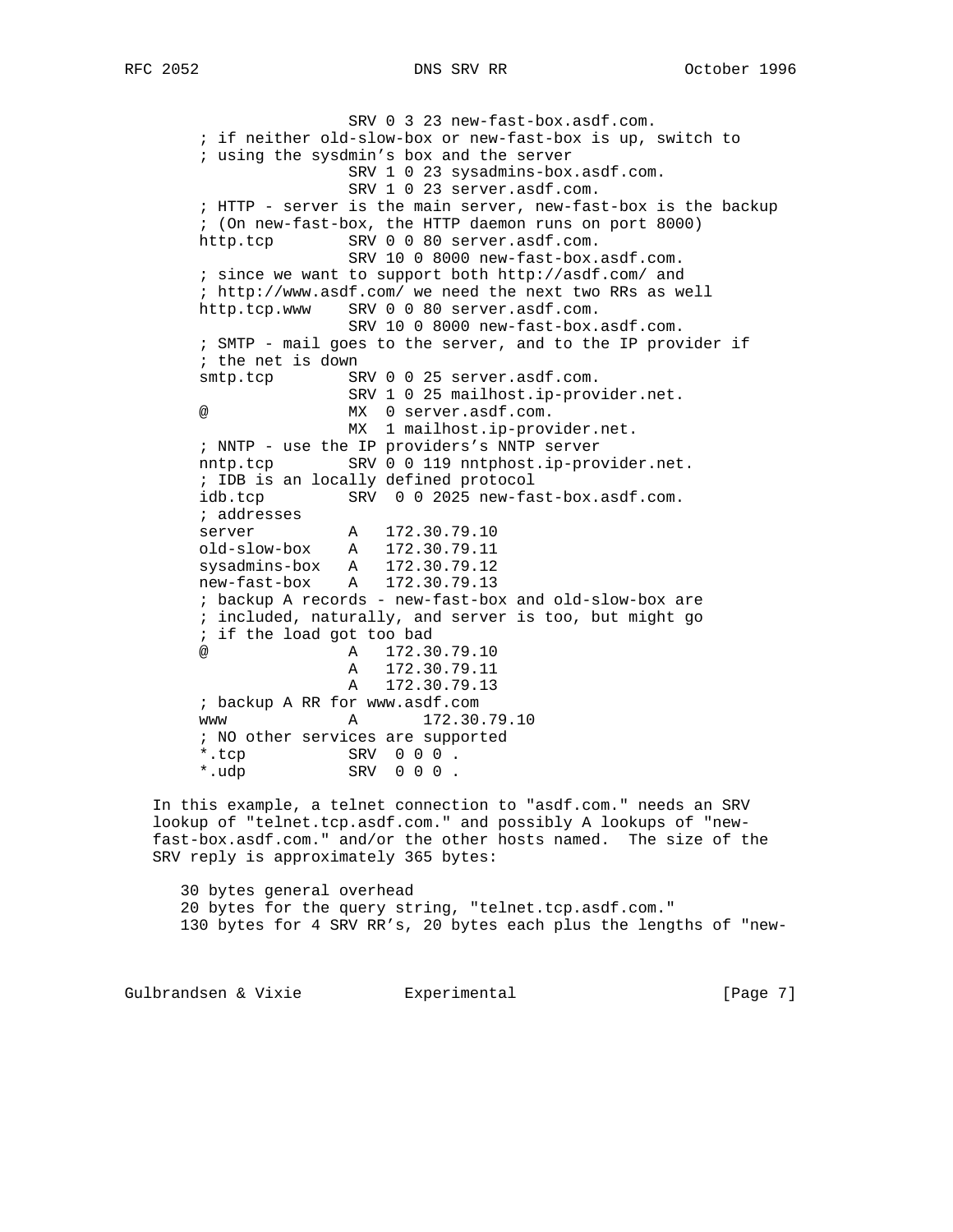fast-box", "old-slow-box", "server" and "sysadmins-box" - "asdf.com" in the query section is quoted here and doesn't need to be counted again.

 75 bytes for 3 NS RRs, 15 bytes each plus the lengths of "server", "ns1.ip-provider.net." and "ns2" - again, "ip provider.net." is quoted and only needs to be counted once. 120 bytes for the 6 A RR's mentioned by the SRV and NS RR's.

### Refererences

- RFC 1918: Rekhter, Y., Moskowitz, R., Karrenberg, D., de Groot, G., and E. Lear, "Address Allocation for Private Internets", RFC 1918, February 1996.
- RFC 1916 Berkowitz, H., Ferguson, P, Leland, W. and P. Nesser, "Enterprise Renumbering: Experience and Information Solicitation", RFC 1916, February 1996.
- RFC 1912 Barr, D., "Common DNS Operational and Configuration Errors", RFC 1912, February 1996.
- RFC 1900: Carpenter, B., and Y. Rekhter, "Renumbering Needs Work", RFC 1900, February 1996.
- RFC 1920: Postel, J., "INTERNET OFFICIAL PROTOCOL STANDARDS", STD 1, RFC 1920, March 1996.
- RFC 1814: Gerich, E., "Unique Addresses are Good", RFC 1814, June 1995.
- RFC 1794: Brisco, T., "DNS Support for Load Balancing", April 1995.
- RFC 1713: Romao, A., "Tools for DNS debugging", November 1994.
- RFC 1712: Farrell, C., Schulze, M., Pleitner, S., and D. Baldoni, "DNS Encoding of Geographical Location", RFC 1712, November 1994.
- RFC 1706: Manning, B. and R. Colella, "DNS NSAP Resource Records", RFC 1706, October 1994.
- RFC 1700: Reynolds, J., and J. Postel, "ASSIGNED NUMBERS", STD 2, RFC 1700, October 1994.
- RFC 1183: Ullmann, R., Mockapetris, P., Mamakos, L., and C. Everhart, "New DNS RR Definitions", RFC 1183, November 1990.

Gulbrandsen & Vixie  $\qquad \qquad$  Experimental  $\qquad \qquad$  [Page 8]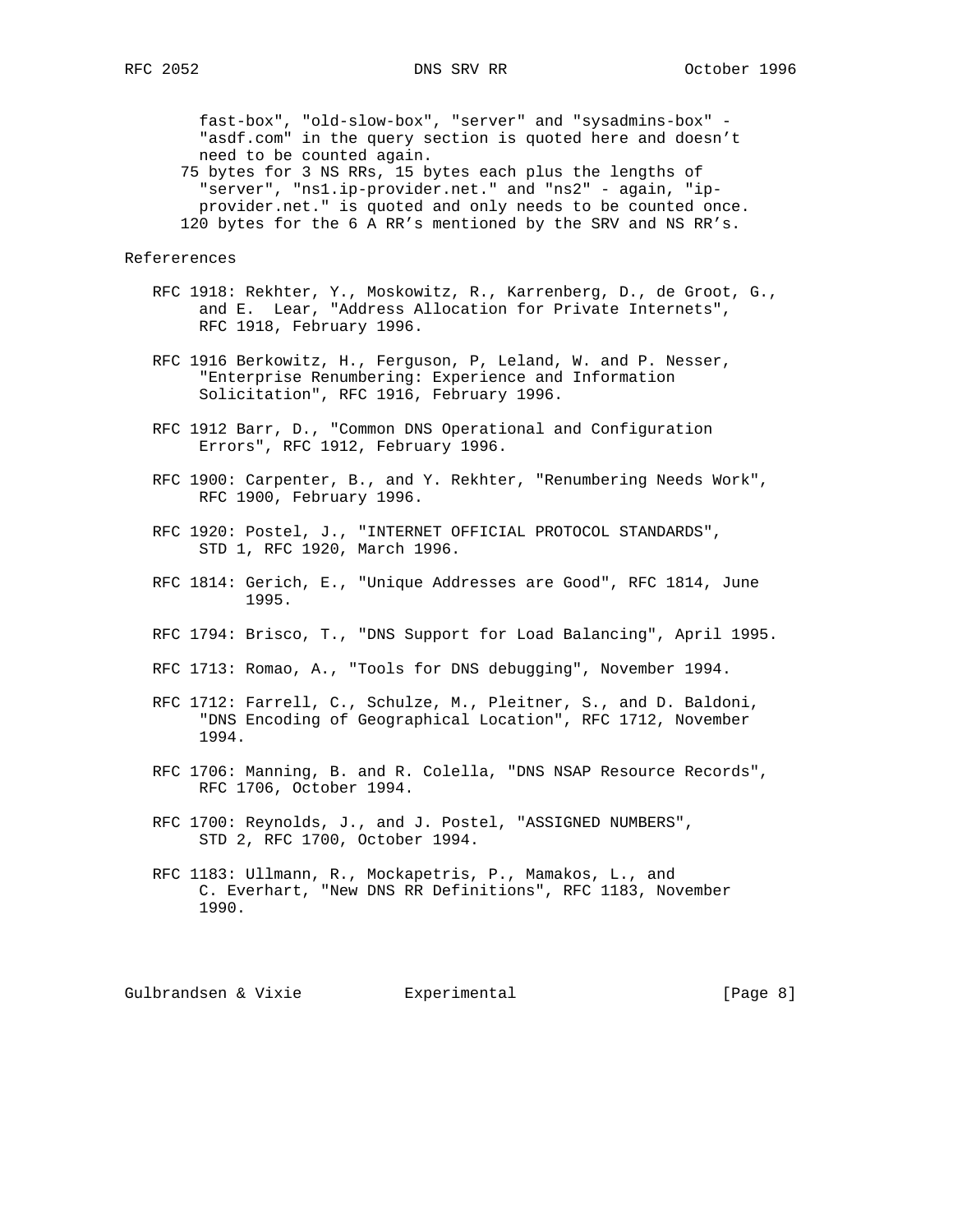- RFC 1101: Mockapetris, P., "DNS encoding of network names and other types", RFC 1101, April 1989.
- RFC 1035: Mockapetris, P., "Domain names implementation and specification", STD 13, RFC 1035, November 1987.
- RFC 1034: Mockapetris, P., "Domain names concepts and facilities", STD 13, RFC 1034, November 1987.
- RFC 1033: Lottor, M., "Domain administrators operations guide", RFC 1033, November 1987.
- RFC 1032: Stahl, M., "Domain administrators guide", RFC 1032, November 1987.
- RFC 974: Partridge, C., "Mail routing and the domain system", STD 14, RFC 974, January 1986.

Security Considerations

 The authors believes this RR to not cause any new security problems. Some problems become more visible, though.

- The ability to specify ports on a fine-grained basis obviously changes how a router can filter packets. It becomes impossible to block internal clients from accessing specific external services, slightly harder to block internal users from running unautorised services, and more important for the router operations and DNS operations personnel to cooperate.
- There is no way a site can keep its hosts from being referenced as servers (as, indeed, some sites become unwilling secondary MXes today). This could lead to denial of service.
- With SRV, DNS spoofers can supply false port numbers, as well as host names and addresses. The authors do not see any practical effect of this.

 We assume that as the DNS-security people invent new features, DNS servers will return the relevant RRs in the Additional Data section when answering an SRV query.

Gulbrandsen & Vixie  $\qquad \qquad$  Experimental  $\qquad \qquad$  [Page 9]